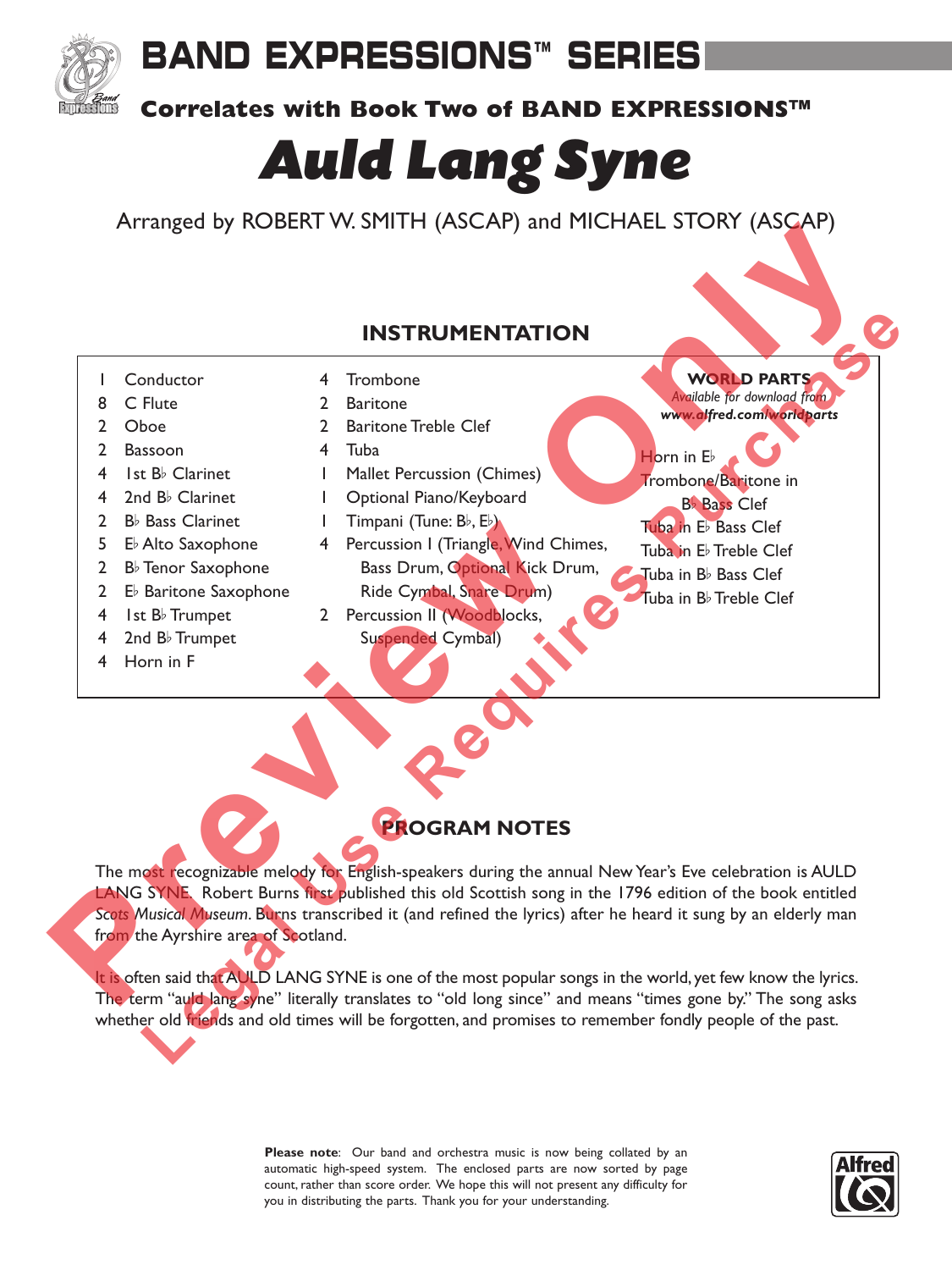It was bandleader Guy Lombardo, not Robert Burns, who popularized the song and turned it into a New Year's tradition. Lombardo first heard AULD LANG SYNE in his hometown of London, Ontario, where it was sung by Scottish immigrants. When he and his brothers formed the famous dance band, "Guy Lombardo and His Royal Canadians," the song became one of their standards. Lombardo played the song at midnight at a New Year's Eve party at the Roosevelt Hotel in New York City in 1929, and a tradition was born.After that, Lombardo's version of the song was played every NewYear's Eve from the 1930s until 1976 at theWaldorf-Astoria. In the first years it was broadcast on radio, and then on television. It has been said that AULD LANG SYNE must be played for the American public to really believe that the new year has arrived!

Robert W. Smith and Michael Story's arrangement of AULD LANG SYNE pays tribute to this honored tradition and to the unique sound of "Guy Lombardo and His Royal Canadians." We invite you to join the band and sing along as we honor the old year and celebrate the new.

#### **NOTES TO THE CONDUCTOR**

AULD LANG SYNE correlates with Unit 13 of Band Expressions, Book Two. However, it was written to be performed by bands of multiple levels and to supplement any method book.

The opening phrases literally "count down" the last few ticks of the clock as the old year ends and new year begins. You may wish to stage the woodblocks prominently to enhance the effect.

The arrangement is written for the band to sing or for the entire community to join in the celebration. If the audience is invited to sing, we suggest that the lyrics be printed in the program or projected on a large screen. As stated above, this is one of those melodies that everybody knows, but very few actually know the lyrics! As the band plays the melody for the second time, feel free to turn to the audience again to ensure that they continue to sing. has arrived!<br>
Robert W. Smith and Michael Story's arrangement of AULD LANG SYNE pays trained and<br>
Frederic W. Smith and diffused only of "Guy Lombardo and His Royal Candidns." We make you we have<br>
tradition and to the uniq and sing along as we honor the old year and celebrate the new.<br> **LANG SYNE** correlates with Unit 13 of Band Expressions Book. The House is was deviced from the completion of the three completions of the completion of the c

Depending upon the proficiency level of the ensemble, feel free to interpret this piece in a Guy Lombardo style. We suggest that you obtain a Lombardo recording to play for the band in the rehearsal setting and lead a discussion as to the unique qualities of his style. The saxophones may use vibrato if it is developmentally appropriate for your classroom.

We hope that you, the band and audience enjoy AULD LANG SYNE, and find it to be a valued yearly addition to your holiday concert program. Best wishes for a wonderful performance!

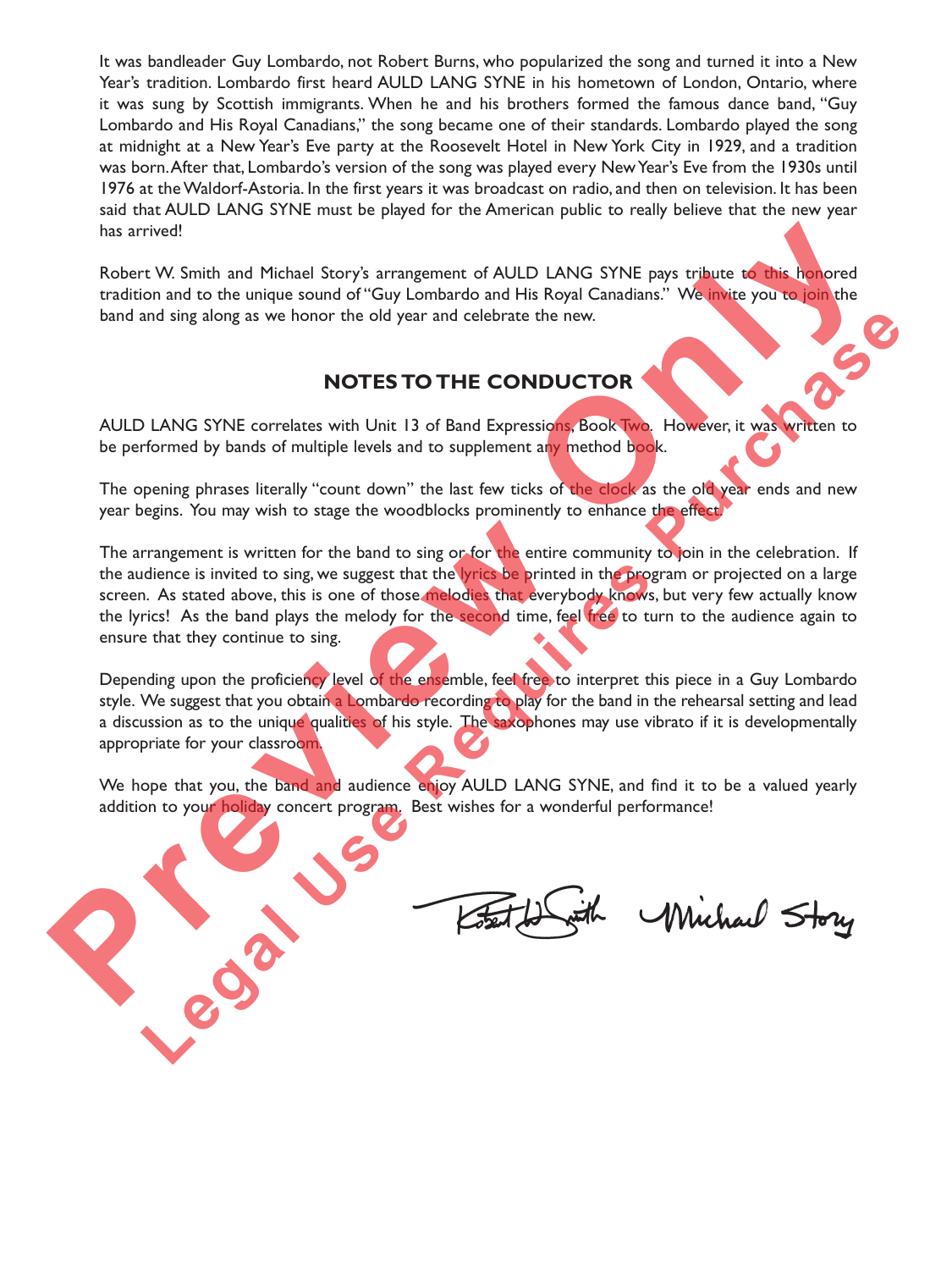**CONDUCTOR** *Correlated to Unit 12 of Band Expressions Book Two*

**Auld Lang Syne**<br>A Holiday Farewell for Band

Arranged by ROBERT W. SMITH (ASCAP) *and MICHAEL STORY (ASCAP)*



All Rights Reserved including Public Performance *To purchase a full-length recording of this piece, go to alfred.com/downloads*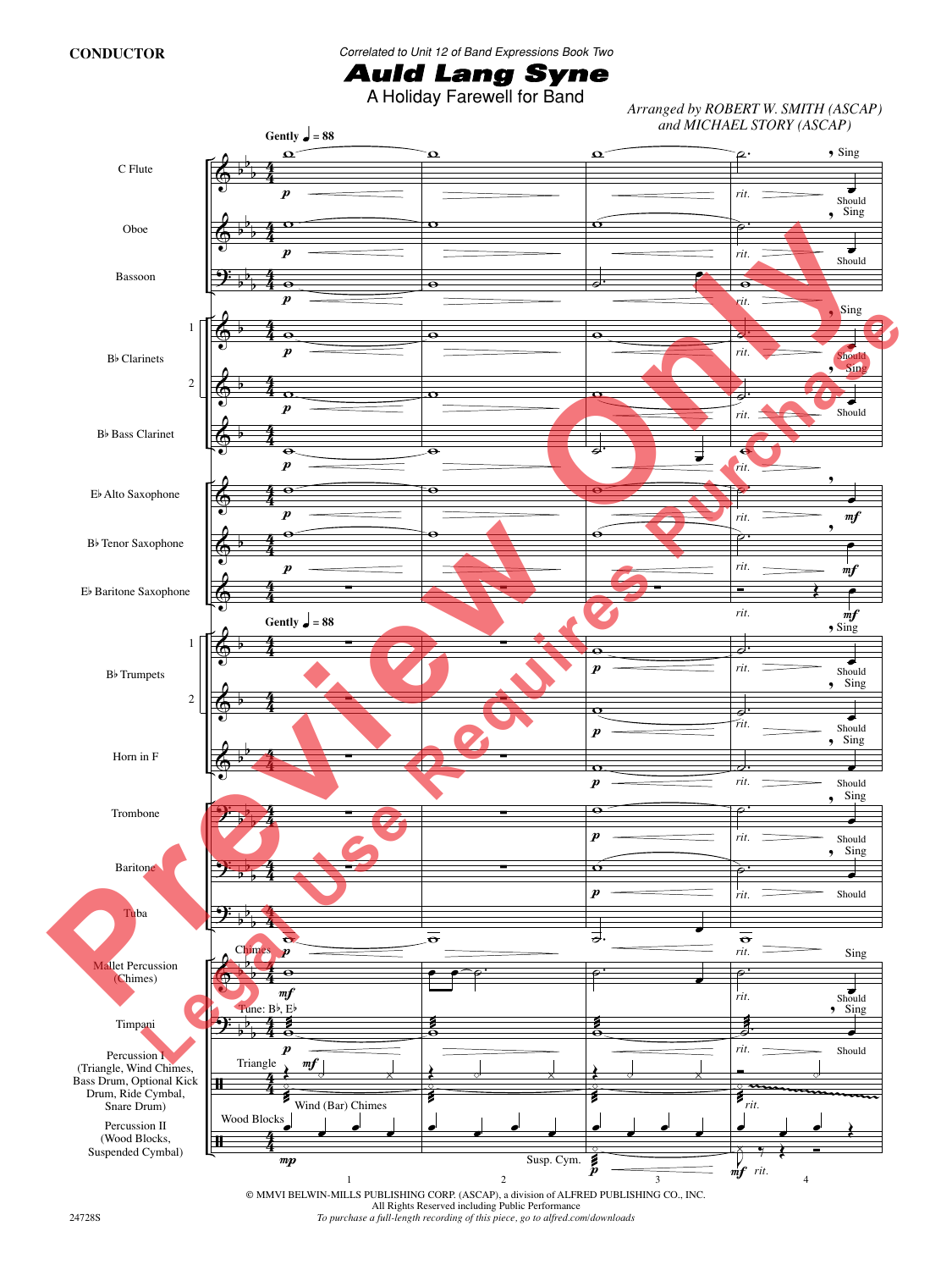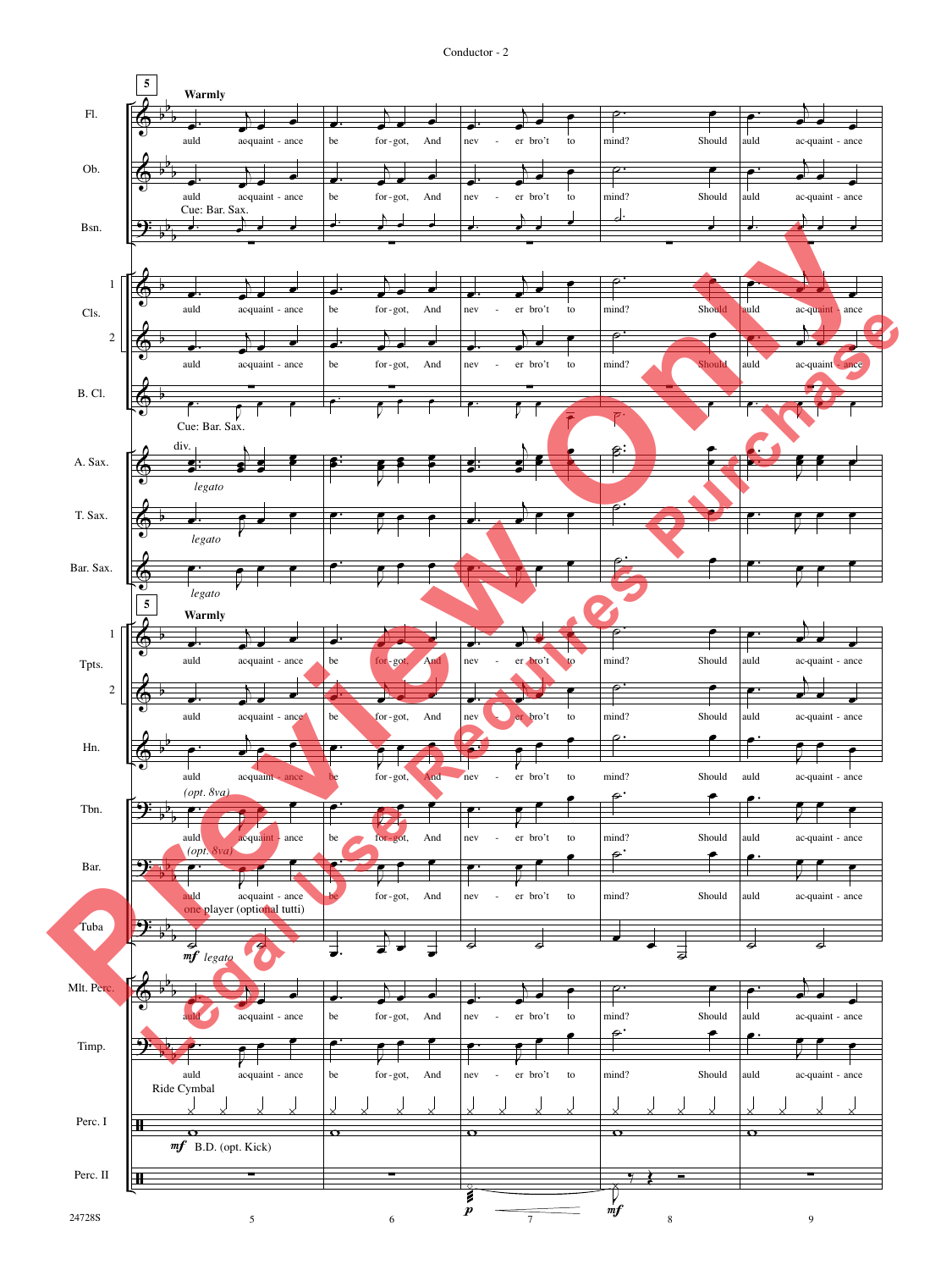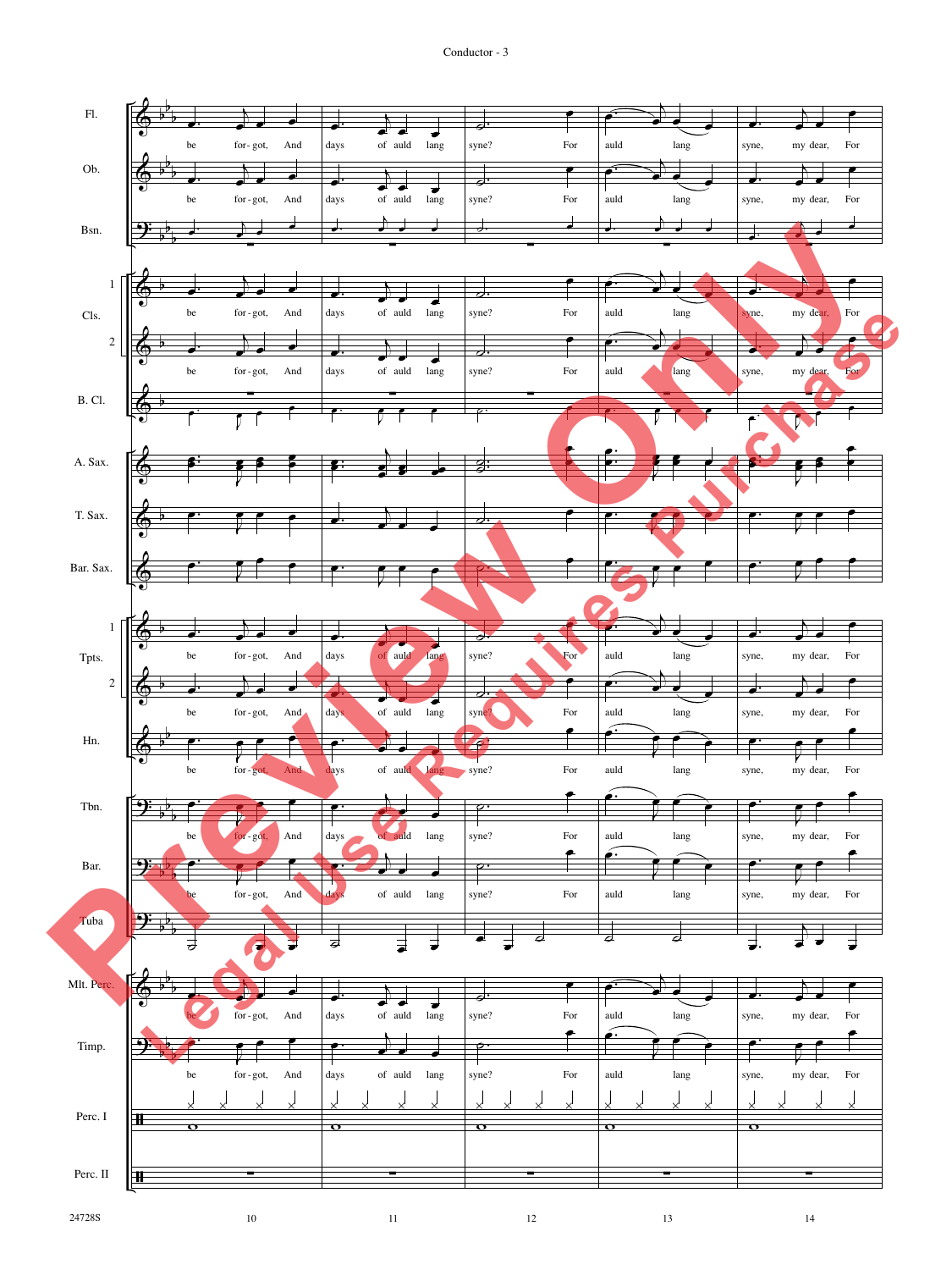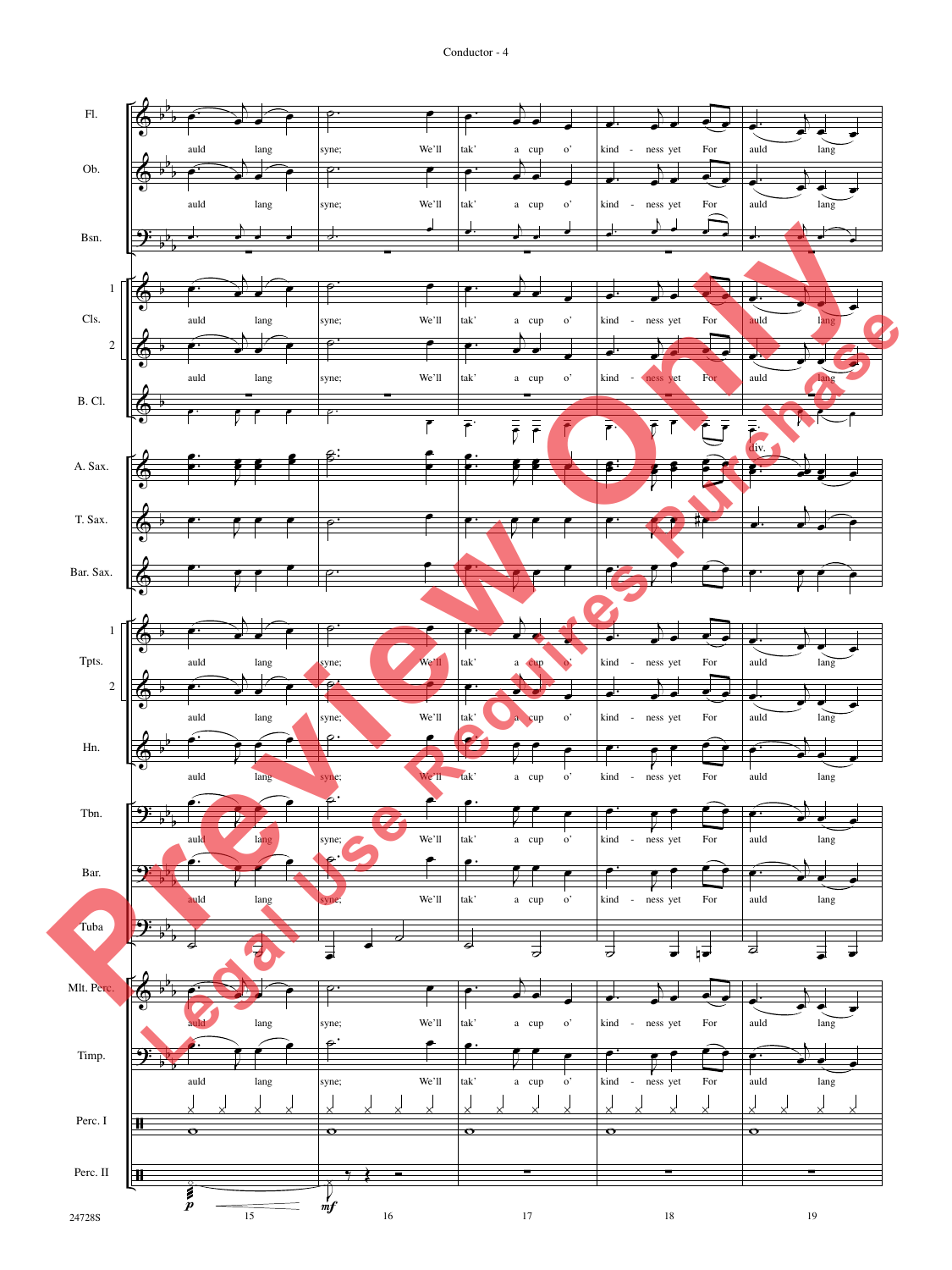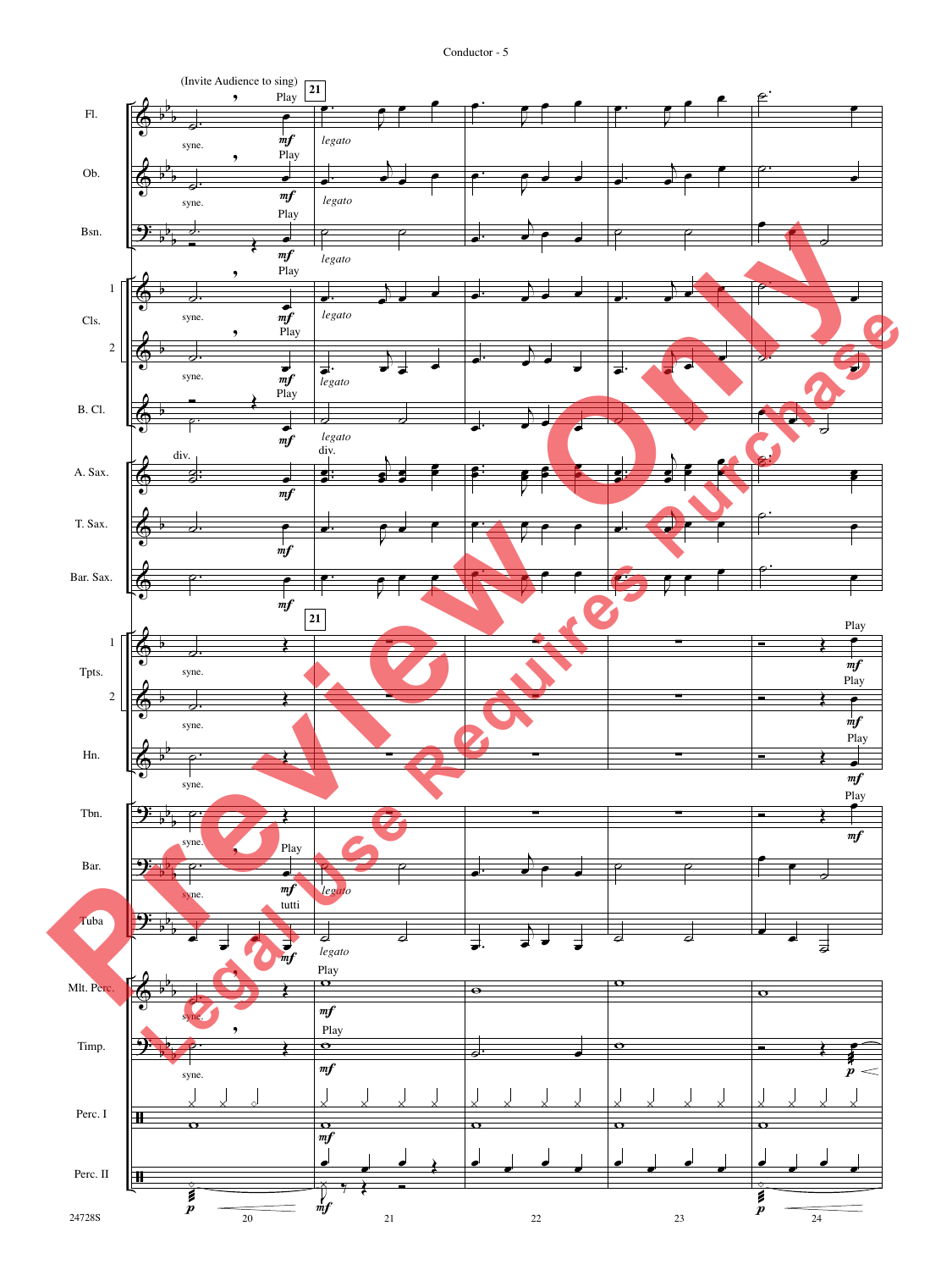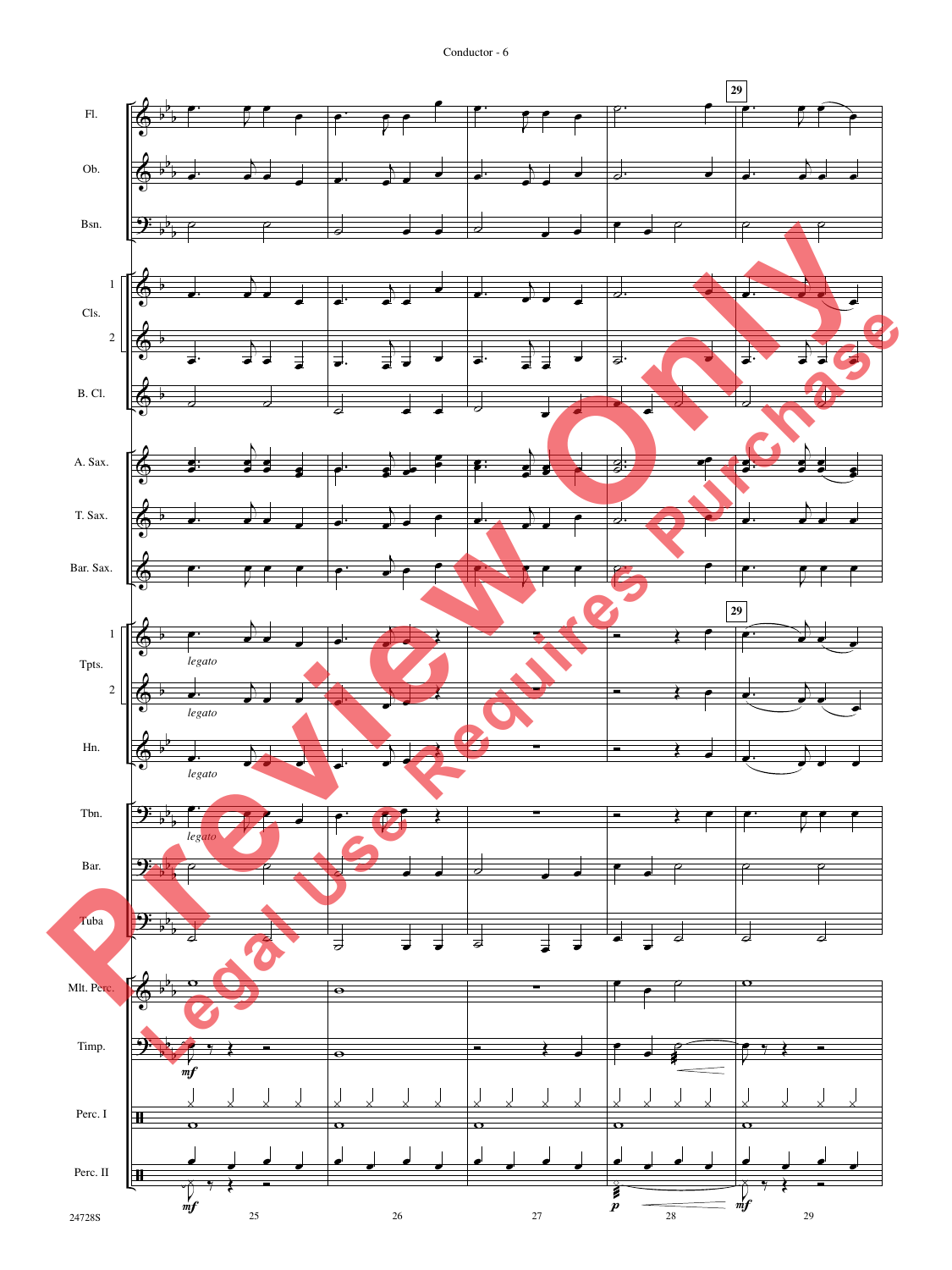